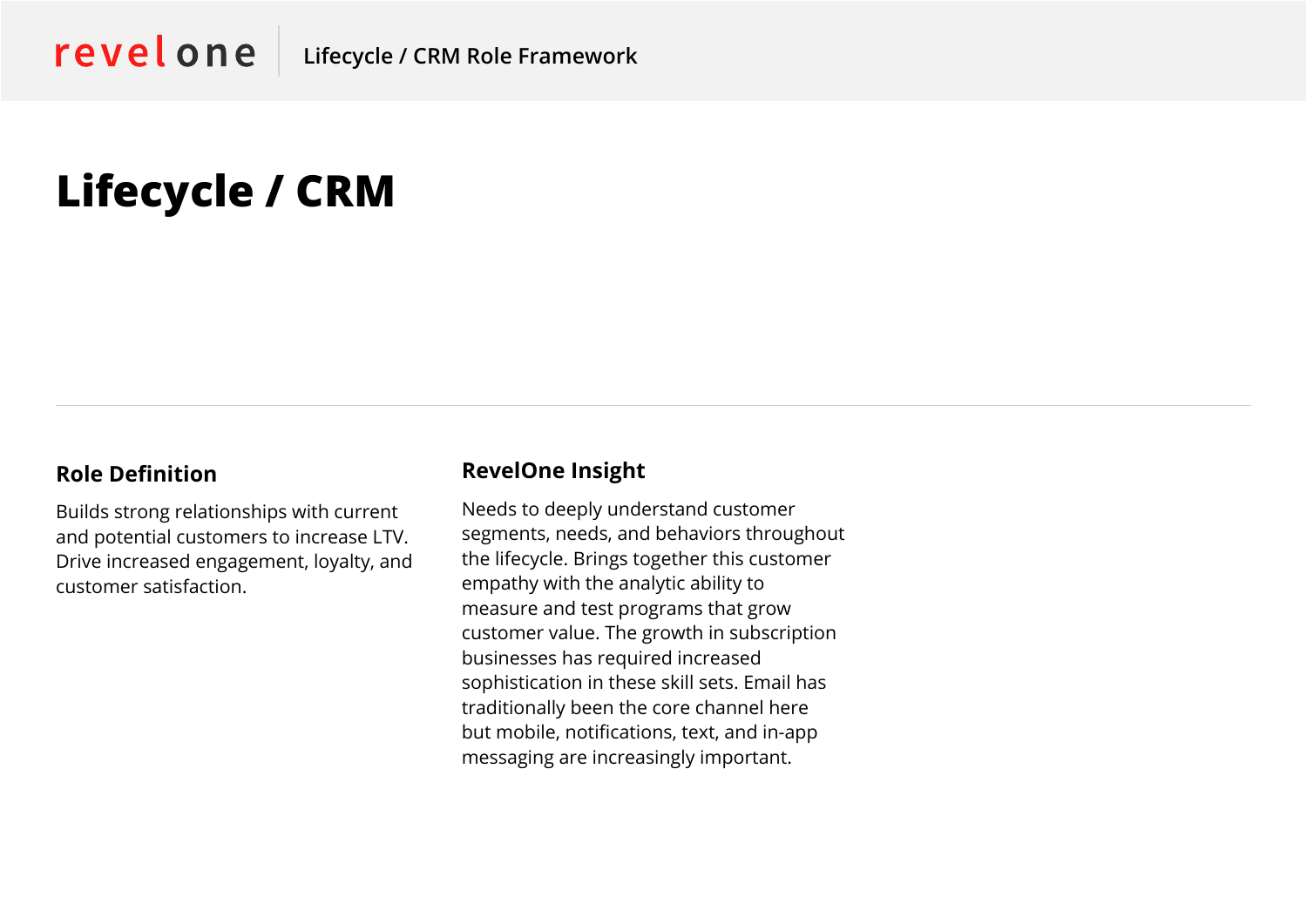revelone

### **Section 1.** Role Archetypes

### **The Quant**

- Oriented to the data / quant side, comfortable with databases, analytics, and maybe SQL.
- Can uncover non-intuitive insights and opportunities through data, develops testing & optimization programs to increase loyalty and retention.
- Typically partners with others on more creative tasks.

### **The Storyteller**

- A creative storyteller who understands the importance of brand & messaging.
- Sensitive to voice, copy, and visuals, as well as delivering a consistent experience across channels.
- Thinks about offers and messaging in context of product / brand story.
- Informed by data / analytics but may partner with quant specialists.

### **The Generalist**

- General management skill set, looks at customer lifecycle from broader GM / strategy perspective.
- Multi-functional skills across brand, analytics, and project management; orchestrates specialists or vendors to execute a holistic approach.
- May come from MBA or consulting background.

### **The Technician**

- Marketer who knows data flows, cross-channel user journeys and the engine needed for 1:1 personalization.
- Has worked with engineers and led custom work to bring together internal customer data with email / messaging platforms and analytics.
- Experience with complex journeys and products with interactions that span mobile, web, and inbox.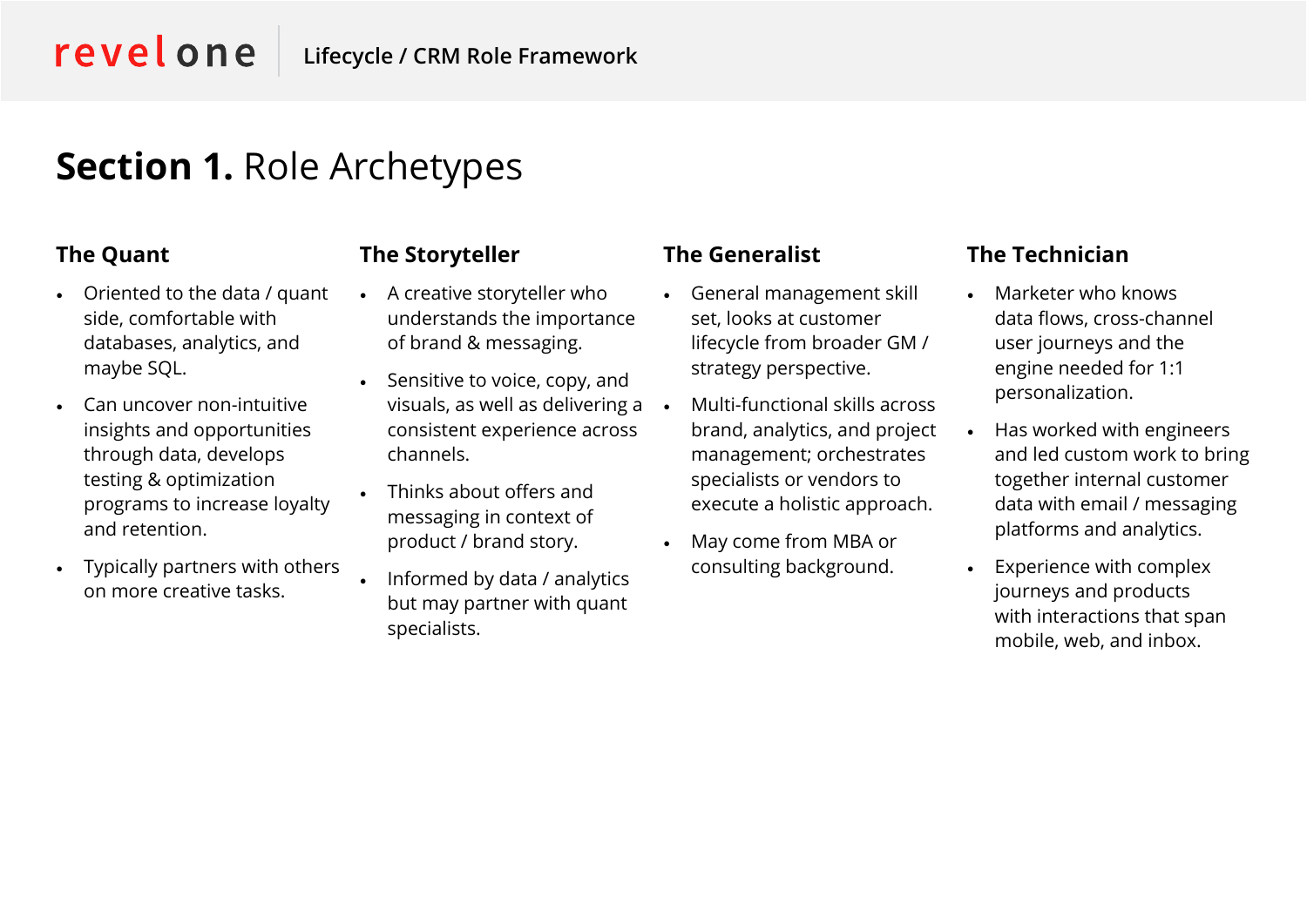## **Section 2.** Role Leveling

#### **Common Titles**

Customer Relationship Management (CRM), Engagement, Loyalty, Lifecycle, and Email.

#### **Role Leveling Chart**

#### **Director/Head Of**

- Brings strategic view of how customer engagement fits within overall market and company strategy.
- Likely spikes in path they came up through (segmentation or creative/ production) but can manage across entire function to bring together integrated program.
- More senior level needed when program is at scale and customer segmentation and program sophistication increases.
- Can define tech requirements and work with engineering to implement.
- Manage a team of 5+ people (internal and external).

#### **Manager**

- A "doer" focused on execution and formulating insights and analyses.
- Likely spikes in one skill area (creative, offers/promotions or analytics) and will need support or development in others.
- Can project manage and give shape to projects in early stages given some direction and clear goals. Not yet focused on larger ideas or strategic program development.
- Good collaborator with crossfunctional counterparts (e.g., creative, dev).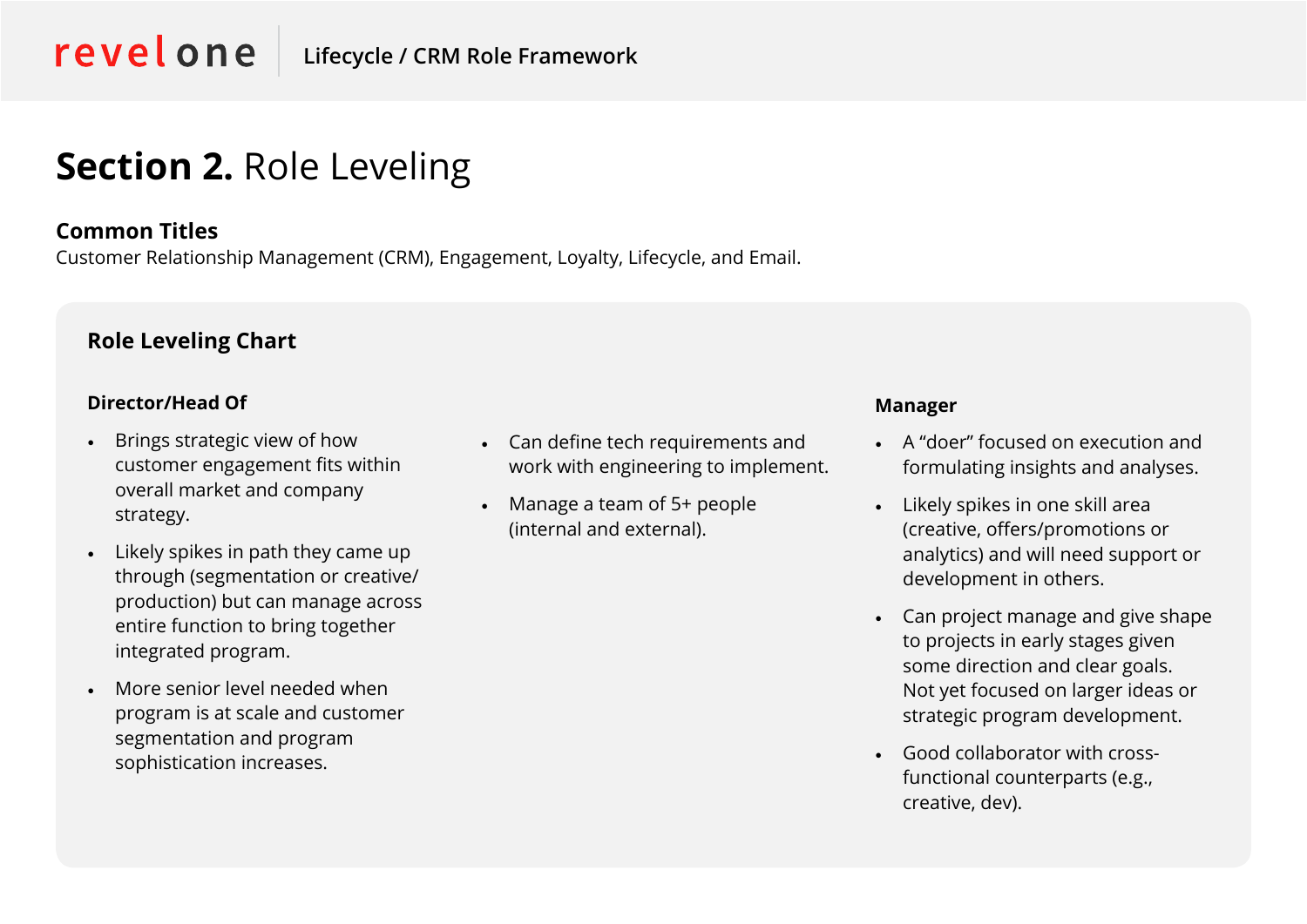### **Section 3.** Priorities & Skills

#### **Instructions**

RevelOne suggests that you select 3-5 top role priorities to properly focus the requirements for the role / search.

- Design and document customer journey across platforms.
- Segment users based on actionable insights and differences.
- Develop personalized messaging and experience for user segments.
- Define & implement CRM system and processes.
- Identify / redefine KPIs for the business.
	- Create cohesive cross-channel contact and messaging strategy (e.g., email, mobile, remarketing) to engage, retain, and delight users.
- Manage and optimize key channels such as email, push notifications, organic social, etc.
- Increase LTV and reduce churn %.
- Develop activation and churn reduction programs — key for freemium and subscription products.
- Develop team and hire (people or agencies).

#### **Role Priorities Chart Additional considerations for discussion**

- Company stage (complexity/scale of customer base)
- Vertical and company experience
- High or low consideration product
- Purchase is episodic or continuous
- Purchase model (individual, freemium, subscription)
- Channel mix and customer journey complexity